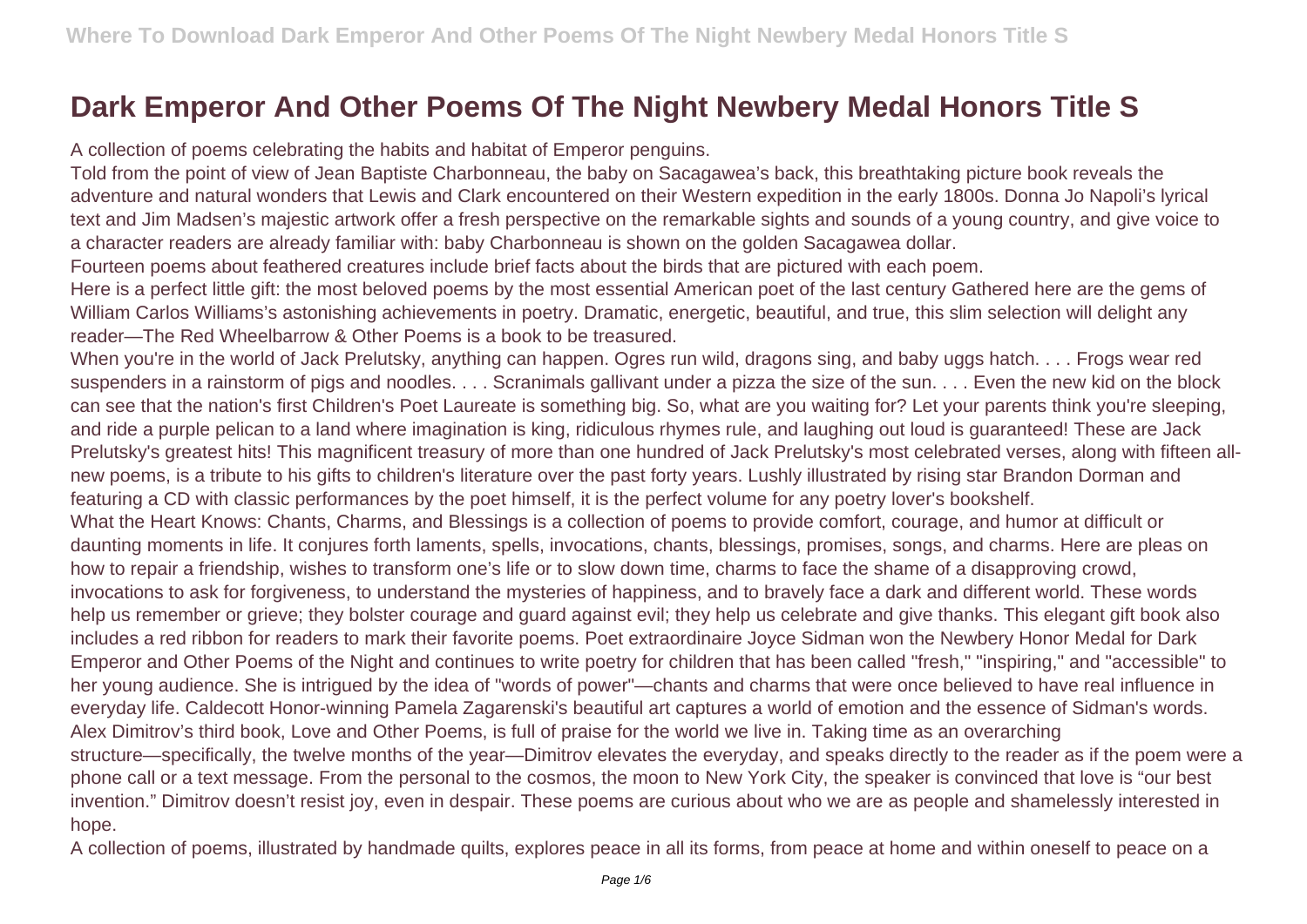## global scale.

In 1956, one year before federal troops escorted the Little Rock 9 into Central High School, fourteen year old Jo Ann Allen was one of twelve African-American students who broke the color barrier and integrated Clinton High School in Tennessee. At first things went smoothly for the Clinton 12, but then outside agitators interfered, pitting the townspeople against one another. Uneasiness turned into anger, and even the Clinton Twelve themselves wondered if the easier thing to do would be to go back to their old school. Jo Ann--clear-eyed, practical, tolerant, and popular among both black and white students---found herself called on as the spokesperson of the group. But what about just being a regular teen? This is the heartbreaking and relatable story of her four months thrust into the national spotlight and as a trailblazer in history. Based on original research and interviews and featuring backmatter with archival materials and notes from the authors on the co-writing process.

Celebrates the animals who hibernate and survive in the cold during the winter months.

A collection of poems that celebrates the wonder, mystery, and danger of the night and describes the many things that hide in the dark. Sidman's lyrical poetry and Krommes' charming illustrations illuminate this intriguing shape found all throughout the universe. Young readers will enjoy discovering all of the different spirals in nature in this ebook edition. What makes the tiny snail shell so beautiful? Why does that shape occur in nature over and over again—in rushing rivers, in a flower bud, even inside your ear? With simplicity and grace, Sidman and Krommes not only reveal the many spirals in nature—from fiddleheads to elephant tusks, from crashing waves to spiraling galaxies—but also celebrate the beauty and usefulness of this fascinating shape.

Robin Coste Lewis's electrifying collection is a triptych that begins and ends with lyric poems meditating on the roles desire and race play in the construction of the self. In the center of the collection is the title poem, "Voyage of the Sable Venus," an amazing narrative made up entirely of titles of artworks from ancient times to the present-titles that feature or in some way comment on the black female figure in Western art. Bracketed by Lewis's own autobiographical poems, "Voyage" is a tender and shocking meditation on the fragmentary mysteries of stereotype, juxtaposing our names for things with what we actually see and know. A new understanding of biography and the self, this collection questions just where, historically, do ideas about the black female figure truly begin-five hundred years ago, five thousand, or even longer? And what role did art play in this ancient, often heinous story? Here we meet a poet who adores her culture and the beauty to be found within it. Yet she is also a cultural critic alert to the nuances of race and desire-how they define us all, including her own sometimes painful history. Lewis's book is a thrilling aesthetic anthem to the complexity of race-a full embrace of its pleasure and horror, in equal parts. A celebration of canine companions in poems, prose, and pictures: "The selections are funny, adoring, exasperated, and most of all grateful" (Booklist). There's no relationship quite like the ones we have with our dogs—dogs who befriend us; dogs who annoy, perplex, and accept us. This book explores the special bond between teenagers and their dogs—how days of crowded hallways, pointless assignments, and blinding crushes are brought to balance by our dogs. Including insightful poems by Joyce Sidman and essays in which teens speak for themselves, as well as beautiful photographs by Doug Mindell, The World According to Dog reminds us that at the end of the day, waiting at home, there is always Dog—full of hope and companionship.

Presents poems describing inventors and their inventions, including the invention of the printing press, dishwasher, and velcro. Discover the hidden world of the meadow in this unique combination of poetry riddles and science wisdom. Beginning with the rising sun and ending with twilight, this book takes us on a tour through the fields, encouraging us to watch for a nest of rabbits, a foamy spittlebug, a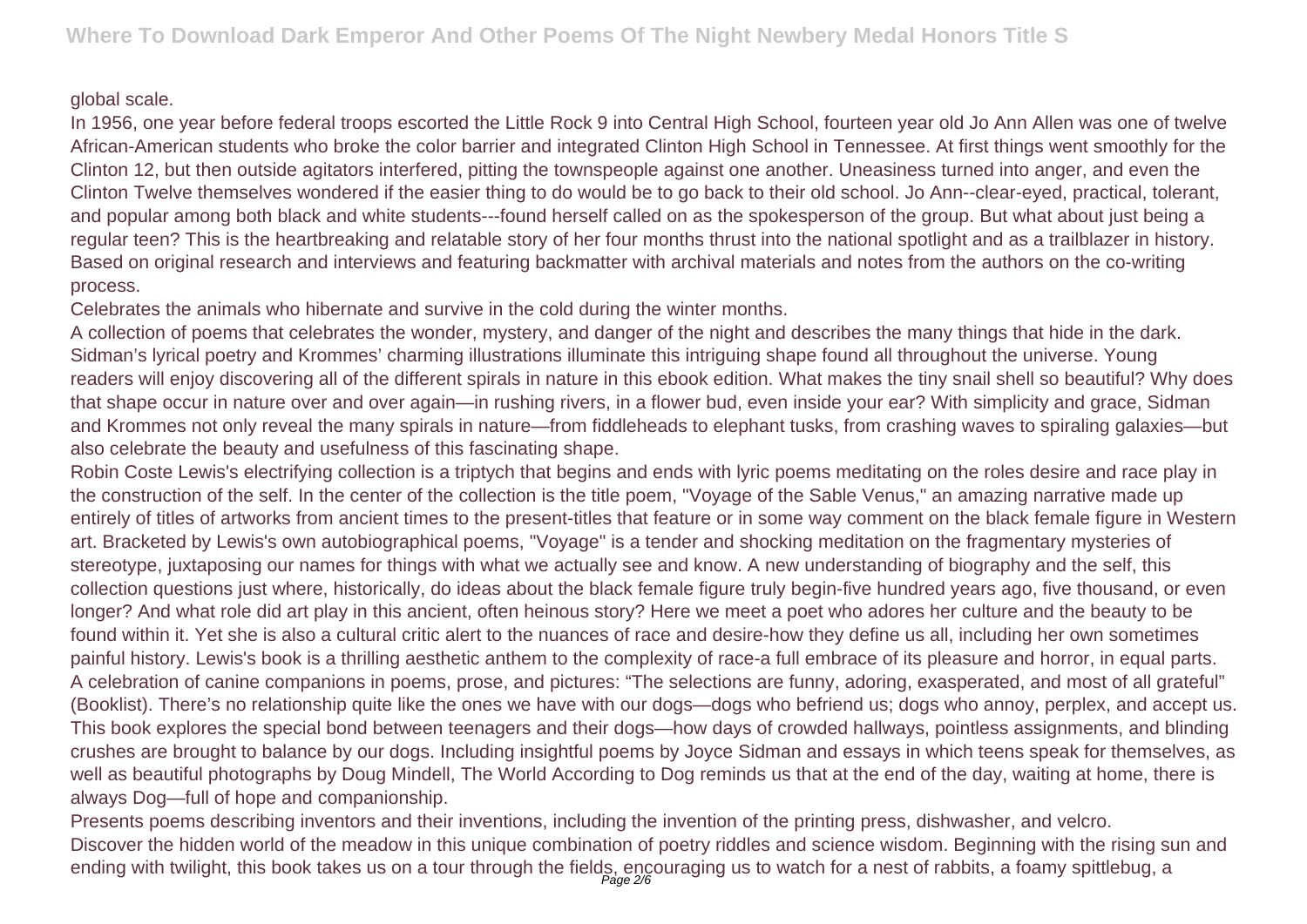leaping grasshopper, bright milkweed, a quick fox, and a cruising hawk.

A creature whispers: If not for the cat, And the scarcity of cheese, I could be content. Who is this creature? What does it like to eat? Can you solve the riddle? Seventeen haiku composed by master poet Jack Prelutsky and illustrated by renowned artist Ted Rand ask you to think about seventeen favorite residents of the animal kingdom in a new way. On these glorious and colorful pages you will meet a mouse, a skunk, a beaver, a hummingbird, ants, bald eagles, jellyfish, and many others. Who is who? The answer is right in front of you. But how can you tell? Think and wonder and look and puzzle it out!

Animal lovers will laugh out loud at the quirkiness of their feline friends with these insightful and curious poems from the singular minds of funny cats. In this hilarious, bestselling book of tongue-in-cheek poetry. The author of the internationally syndicated comic strip Sally Forth helps cats unlock their creative potential and explain their odd behavior to ignorant humans. With titles like "Who Is That on Your Lap?," "This Is My Chair," "Kneel Before Me," "Nudge," and "Some of My Best Friends Are Dogs," the poems collected in I Could Pee on This perfectly capture the inner workings of the cat psyche. With photos of the cat "authors" throughout, this whimsical animal book reveals kitties at their wackiest, and most exasperating (but always lovable). Ideal for that "crazy cat lady" or "cat mom/dad" in your life this collection of poems makes for the perfect cat-themed gift for anyone who's obsessed with our feline friends.

Eleven poems present life from the point of view of various animal fathers and their young, including Emperor penguins, Nile crocodiles, and giant water bugs.

Though left uncompleted, "Kubla Khan" is one of the most famous examples of Romantic era poetry. In it, Samuel Coleridge provides a stunning and detailed example of the power of the poet's imagination through his whimsical description of Xanadu, the capital city of Kublai Khan's empire. Samuel Coleridge penned "Kubla Khan" after waking up from an opium-induced dream in which he experienced and imagined the realities of the great Mongol ruler's capital city. Coleridge began writing what he remembered of his dream immediately upon waking from it, and intended to write two to three hundred lines. However, Coleridge was interrupted soon after and, his memory of the dream dimming, was ultimately unable to complete the poem. HarperPerennial Classics brings great works of literature to life in digital format, upholding the highest standards in ebook production and celebrating reading in all its forms. Look for more titles in the HarperPerennial Classics collection to build your digital library.

Poems and factual information about some of the creatures that live on Planet Earth.

A collection of poems that provide a look at some of the animals, insects, and plants that are found in ponds, with accompanying information about each.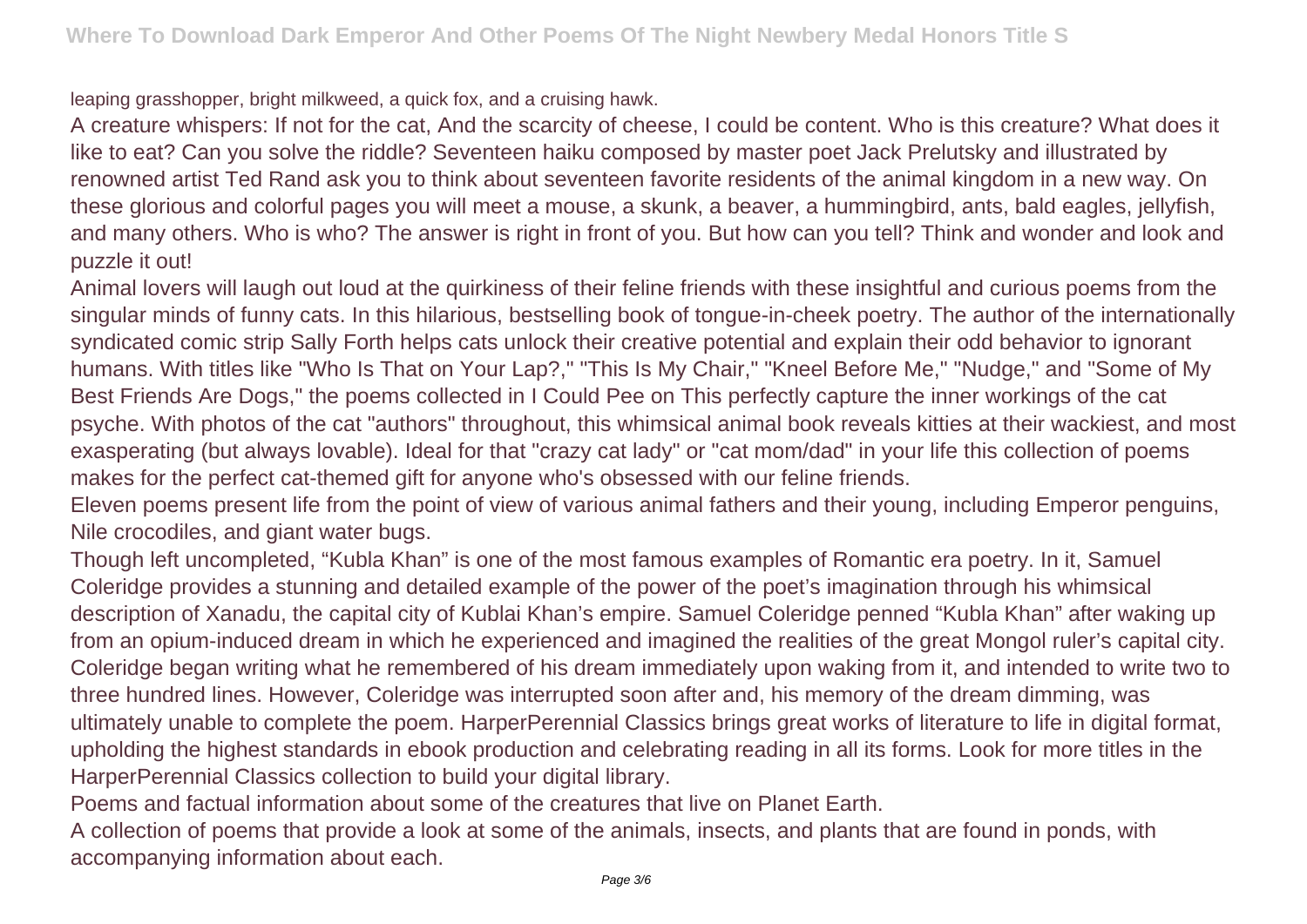A collection of poems reflecting the experiences of a little English boy growing up in the early part of the twentieth century.

If you look closely, you will find that the world is bursting, swelling, budding, and ripening with round things awaiting discovery—like eggs about to hatch, sunflowers stretching toward the sun, or planets slowly spinning together for billions of years.Whimsical and imaginative, this poetic ode to all that is round and full of wonder by the Newbery Honor–winning author and poet Joyce Sidman, with illustrations by the two-time New York Best Illustrated Book award recipient Taeeun Yoo, inspires curiosity and wonder for this (round) little earth we call home.

Come feel the cool and shadowed breeze, come smell your way among the trees, come touch rough bark and leathered leaves: Welcome to the night. Welcome to the night, where mice stir and furry moths flutter. Where snails spiral into shells as orb spiders circle in silk. Where the roots of oak trees recover and repair from their time in the light. Where the porcupette eats delicacies—raspberry leaves!—and coos and sings. Come out to the cool, night wood, and buzz and hoot and howl—but do beware of the great horned owl—for it's wild and it's windy way out in the woods!

George Washington Carver was born a slave in Missouri about 1864 and was raised by the childless white couple who had owned his mother. In 1877 he left home in search of an education, eventually earning a master's degree. In 1896, Booker T. Washington invited Carver to start the agricultural department at the all-black-staffed Tuskegee Institute, where he spent the rest of his life seeking solutions to the poverty among landless black farmers by developing new uses for soil-replenishing crops such as peanuts, cowpeas, and sweet potatoes. Carver's achievements as a botanist and inventor were balanced by his gifts as a painter, musician, and teacher. This Newbery Honor Book and Coretta Scott King Author Honor Book by Marilyn Nelson provides a compelling and revealing portrait of Carver's complex, richly interior, profoundly devout life.

Reading Children's Literature offers insights into the major discussions and debates currently animating the field of children's literature. Informed by recent scholarship and interest in cultural studies and critical theory, it is a compact core text that introduces students to the historical contexts, genres, and issues of children's literature. A beautifully designed and illustrated supplement to individual literary works assigned, it also provides apparatus that makes it a complete resource for working with children's literature during and after the course. The second edition includes a new chapter on children's literature and popular culture (including film, television, and merchandising) and has been updated throughout to reflect recent scholarship and new offerings in children's media.

There are planes to fly and buses to catch, but a child uses the power of words, in the form of an invocation, to persuade fate to bring her family a snow day — a day slow and unhurried enough to spend at home together. In a spare text that reads as pure song and illustrations of astonishingly beautiful scratchboard art, Sidman and Krommes remind us that sometimes, if spoken from the heart, wishes really can come true.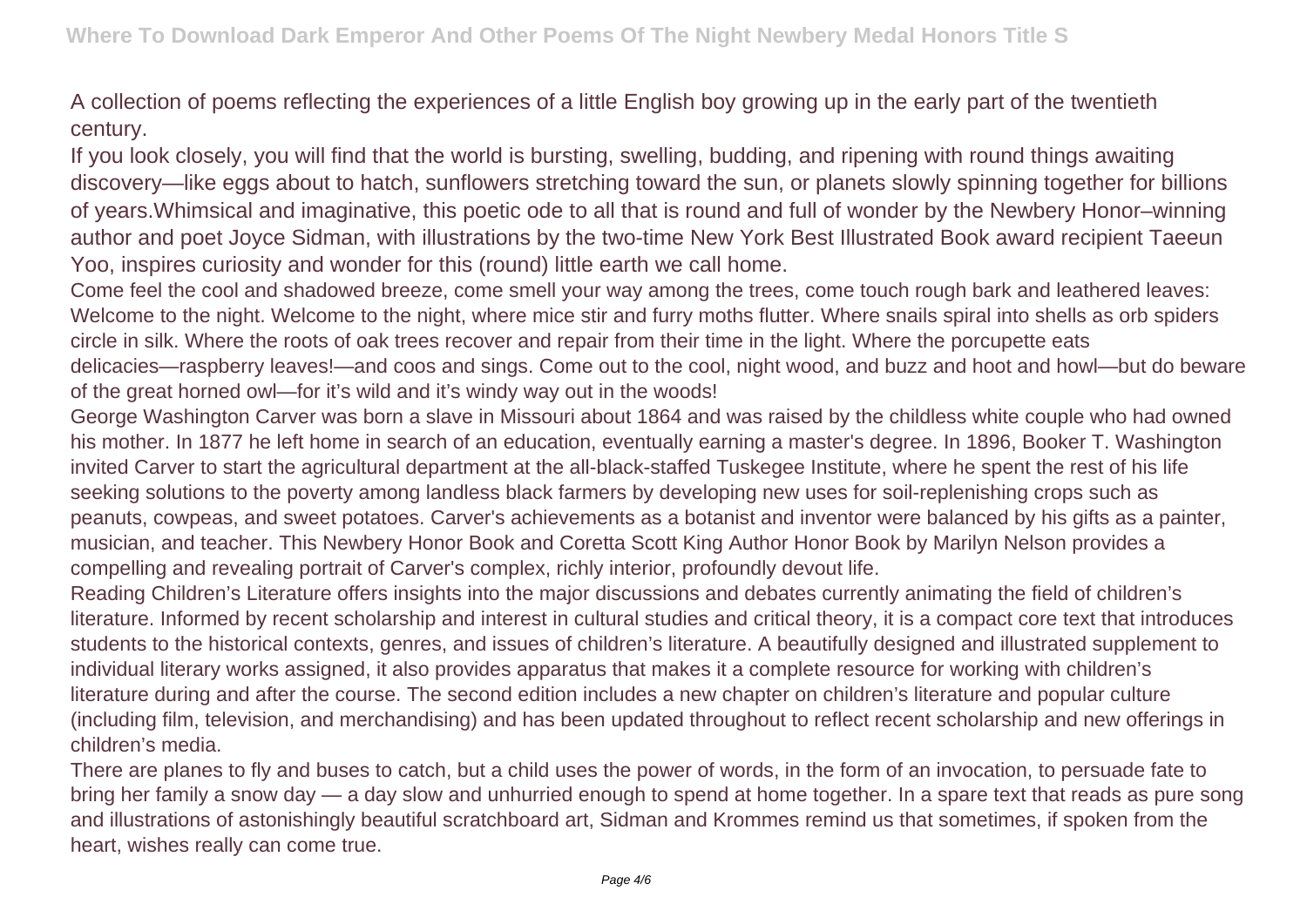Includes a reader's guide and an author's note.

Robert F. Sibert Medal winner Bugs, of all kinds, were considered to be "born of mud" and to be "beasts of the devil." Why would anyone, let alone a girl, want to study and observe them? One of the first naturalists to observe live insects directly, Maria Sibylla Merian was also one of the first to document the metamorphosis of the butterfly. In this visual nonfiction biography, richly illustrated throughout with full-color original paintings by Merian herself, the Newbery Honor–winning author Joyce Sidman paints her own picture of one of the first female entomologists and a woman who flouted convention in the pursuit of knowledge and her passion for insects. Booklist Editor's Choice Chicago Public Library Best of 2018 Kirkus Best book of 2018 2018 Bulletin Blue Ribbon Book Junior Library Guild Selection New York Public Library Top 10 Best Books of 2018

In haiku, pantoums, two-part poems, snippets, and rhymes, Mrs. Merz's class puts together a book of poems of apology, which includes writings on such topics as crushes, overbearing parents, loving and losing pets, and fighting with siblings.

Introduces various poems by such authors as Shakespeare, E.E. Cummings, and Langston Hughes and presents annotations that define unfamiliar vocabulary, point out significant features, and highlight relevant biographical information.

We walk on Earth's surface every day, but how often do we wonder about the incredible planet around us? From the molten cracks below to the shimmering moon above, Hello, Earth! explores the wonders of the natural world. This playful journey across our puzzle-piece continents does not hesitate to ask questions--even of the Earth itself! Joyce Sidman's imaginative poems encourage boundless curiosity, and Miren Asiain Lora's stunning paintings capture the beauty of Earth's ecosystems, creatures, and powerhouse plants. The book concludes with extensive scientific material to foster further learning about how the earth works, from water cycles to plate tectonics to the origin of ocean tides. A gorgeous, expansive celebration of science and art, Hello, Earth! is a book to cherish in whatever landscape you call home.

A story in concrete poetry in which a dog slips out of his house and meets a white cat left alone on the street. Together their adventure begins.

Dark Emperor and Other Poems of the NightHoughton Mifflin Harcourt

Capturing the joy of finding a kindred spirit, this stunning picture book by Newbery Honor–winning poet Joyce Sidman tells the story of a lonely girl moving into a new home and the little treefrog that helps her connect to the beautiful world around her. Perfect for fans of A Butterfly Is Patient and They Saw a Cat. I See You suddenly among the tangled green a tiny dollop of frog where before there was only leaf . . . Are you new here too? When a shy girl moves to a strange new home, she discovers a treefrog perched in a secret spot nearby and learns that sometimes, all it takes to connect with the people and the world around us is a little patience, a curious mind, and a willingness to see the world through a different perspective than your own. With beautiful gouache illustrations by Diana Sudyka and magical, perceptive poems from Newbery Honor–winning author Joyce Sidman, the lives of one tree frog and the girl who discovers it converge, bringing solace, courage, and joy in finding a kindred spirit. Presents a series of poems which pay tribute to the limitless worlds available through books, as characters plead for sequels, strut